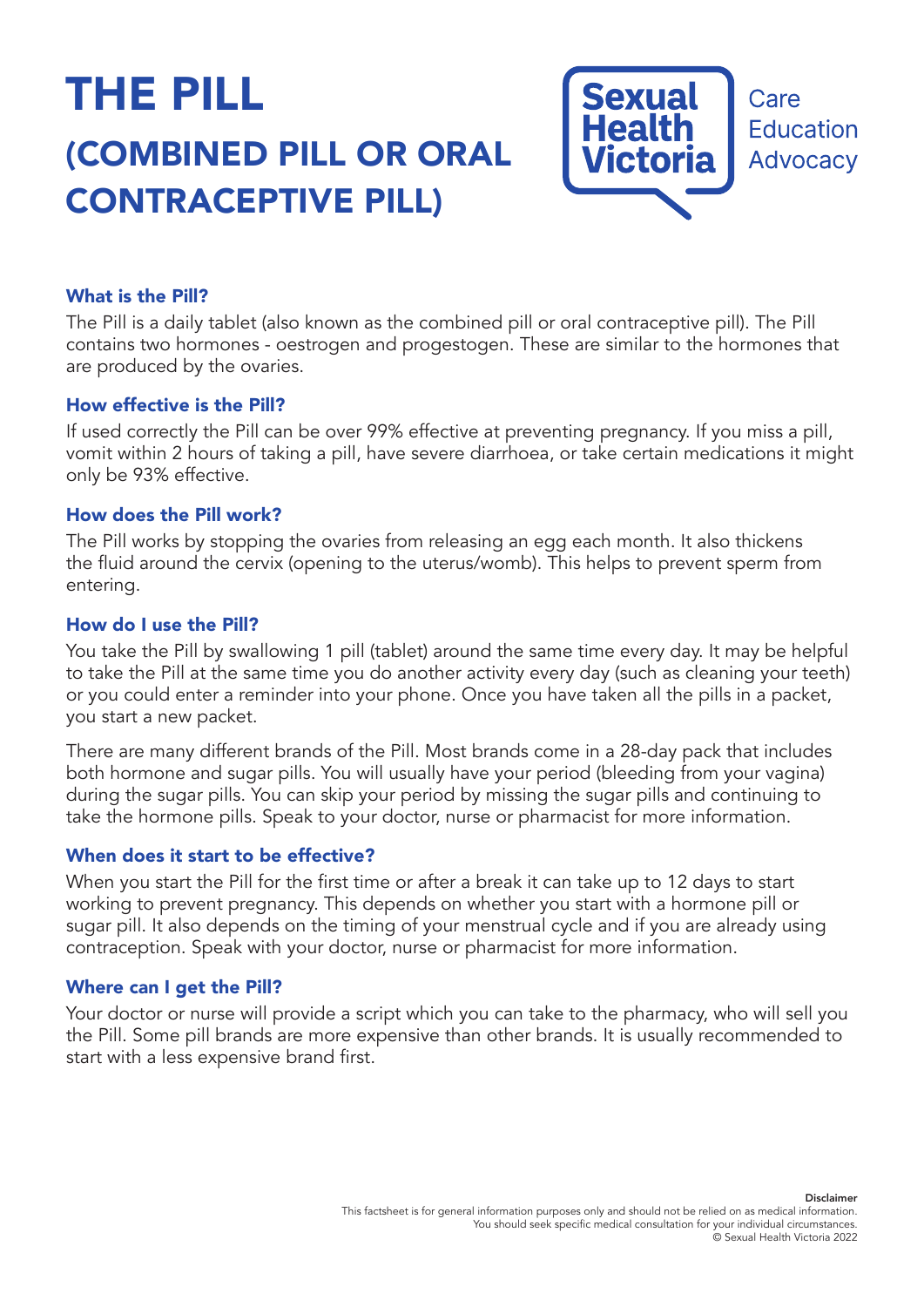# What stops the Pill from working?

The Pill may not work if:

- it is taken more than 24 hours late
- you vomit within 2 hours of taking it
- you have very severe diarrhoea
- you are taking some medications or natural remedies (check with your doctor, nurse or pharmacist).

## What is good about the Pill?

- It can be used to skip your period if you want to.
- Periods usually become lighter, more regular, and less painful.
- Acne can improve.
- Chance of getting cancer of the uterus (womb) and ovaries decreases.
- It can help with symptoms of polycystic ovary syndrome (PCOS) and endometriosis.
- Once stopped your fertility quickly returns to what is normal for you.

### Are there any side effects from taking the Pill?

Possible side effects for a small number of users can include:

- irregular vaginal bleeding
- nausea
- sore/ tender breasts
- headaches
- bloating
- changes to your skin
- mood changes.

These side effects often settle with time. The Pill has not been shown to cause weight gain.

### Can the Pill cause any serious health problems?

The Pill causes a very small increase in your chances of a deep vein blood clot/thrombosis, heart attack and stroke. The Pill is associated with a very small increase in the risk of cervical and breast cancer which reduces with time after stopping.

### Reasons why the Pill might not be a good option for you:

- Find taking or remembering a daily tablet difficult.
- Have certain types of migraine headache.
- Are very overweight.
- Have a close family member who has had a deep vein blood clot/thrombosis.
- Are taking certain types of medication which might stop the Pill from working (check with your doctor, nurse or pharmacist).
- Have had some health conditions like high blood pressure, heart or liver disease (check with your doctor, nurse or pharmacist).
- Are over 35 years and smoke.
- Have breast cancer or have been treated for breast cancer.